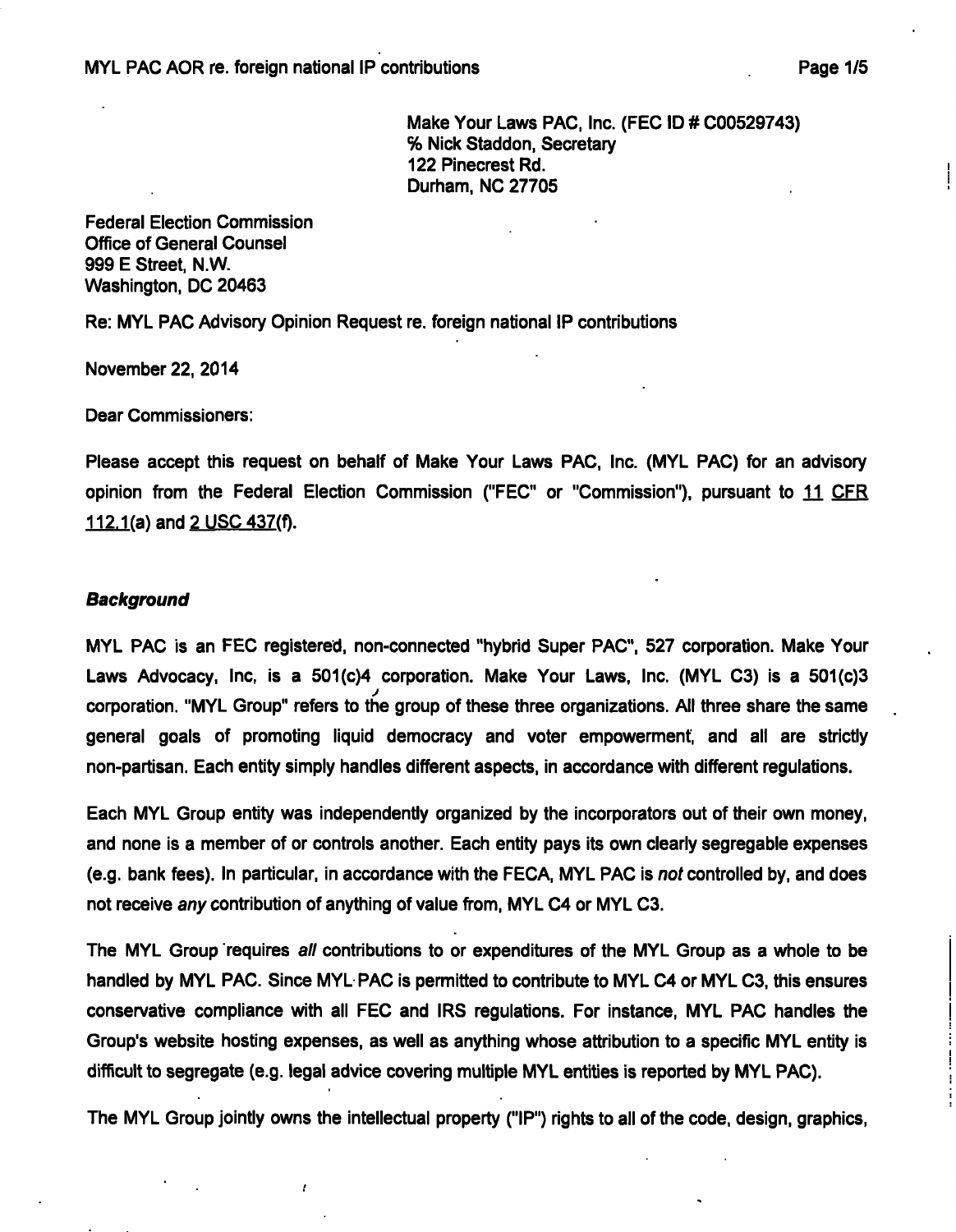### MYL PAC AOR re. foreign national IP contributions example and the example of Page 2/5

trademarks, trade dress, etc. which power the group's website, makeyourlaws.org, and which constitute the MYL group's brand. To date, all services in creating the MYL Group's IP have been provided by unpaid volunteers who are United States citizens.

# **Intellectual property rights in foreign nationals' volunteer services**

Nearly all<sup>1</sup> of the MYL Group's code is both open source<sup>2</sup> and "open source licensed"<sup>3</sup>.

Anyone who provides services to the MYL Group which may result in IP is asked to sign an IP assignment agreement<sup>4</sup>, in which they transfer all rights and ownership in the IP resulting from their services to the MYL Group<sup>5</sup>. In return, the MYL Group grants the contributor a perpetual license to use their own contributions however they see fit, and promises to keep their work open sourced and open licensed. The only exception to this "license back" provision are contributions which, in the MYL Group's sole determination, would affect any MYL Group trademark or trade dress (e.g. branding or logos); in such contributions, the MYL Group exclusively retains all rights.

This IP assignment is necessary for MYL Group's operations and to enforce its legal rights. For instance, if someone volunteering graphic design services creates art that then becomes used as or part of a MYL logo, the MYL Group has to exclusively own all IP rights in that logo to enforce its trademarks. Likewise, to effectively enforce its open source license to its code, the MYL Group must own the entire copyright to that code.

As the Commission has repeatedly held, and 2 USC 431(8)(B)(i) clearly states, volunteer services are not "contributions" under the Act, even when made by foreign nationals. See e.g. AO 2004-26 Weller (candidate's foreign national fiancée permitted to volunteer for his campaign); AO 2007-22 Hurysz (committee permitted to accept volunteer services of Canadian citizens); Sir Elton John / Hillary Clinton MURs 5987, 5996, and 6015 (foreign national permitted to volunteer his services in

**<sup>^</sup> Some items that may not be made public, e.g. because of security requirements, an NDA, privilege, or a third party's restrictions on an MYL Group entity, are not part of the MYL Group's open source.** 

<sup>&</sup>lt;sup>2</sup> i.e. available at https://github.com/MakeYourLaws for anyone to see

<sup>&</sup>lt;sup>3</sup> MYL Group uses "open source license" as defined by the Open Source Initiative at http://opensource.org/licenses. **Broadly speaking, this means a copyright license that permits anyone to re-use software so long as they give credit and publish any derivative works under the same terms. The MYL Group currently uses the Affero GNU Public License and the MIT License, depending on the project involved, and retains exclusive discretion to choose which open source license to apply to any of its IP.** 

<sup>&</sup>lt;sup>4</sup> See e.g. https://en.wikipedia.org/wiki/Contributor License Agreement

**<sup>&#</sup>x27; As is standard for programming related IP assignments agreements, this agreement also has a provision granting the MYL Group non-exclusive license to use any other works needed to use or embodied in the contribution.**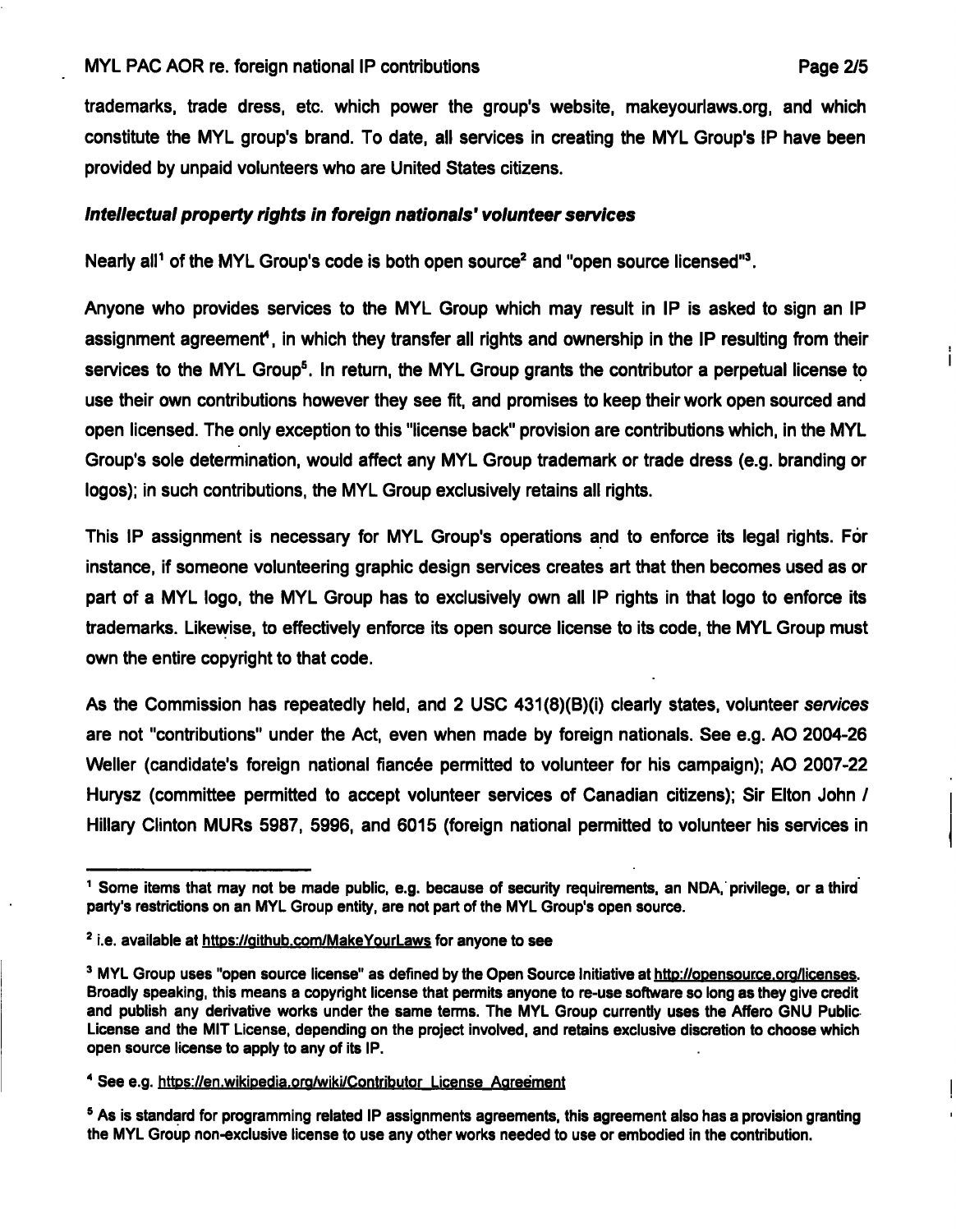#### **MYL PAC AOR re. foreign national IP contributions The Contribution Case 3/5 Page 3/5**

**performing at a concert benefiting the candidate's campaign, so long as all costs are borne by the campaign); AO 1987-25 Otaola (foreign national permitted to provide volunteer services for presidential campaign).** 

**It is clear that the contribution of the services described above, when provided on an unpaid^ volunteer basis, are permissible regardless of the identity of the contributor.** 

**However, the Commission has held that foreign national contributions of tangible goods are not permitted. See e.g. AO 2007-22 Hurysyz part 4 (committee not permitted to accept printed election materials from Canadian sources) and AO 1981-51 Oldaker (artist not permitted to contribute original [physical] hand-painted pieces of art to be reproduced and sold by political committee).** 

**The Commission has not addressed the contribution of intangible intellectual property created by a foreign national volunteer in the course of their permitted services to a committee.** 

**We believe that, under the FECA,** 

- **1. intellectual property of this sort created by unpaid volunteers in the course of exempt contributions of volunteer services — is** 
	- **a. not a tangible "thing" in the first place, and**
	- **b. impossible to assign an objective 'value' to;**

and thus not a "thing of value" under 2 USC 431(8)(A)(i) or 2 USC 441e(a); and that

**2. the intellectual property resulting from exempt volunteer services is inextricably part o7 those services, and therefore its assignment must also be exempt if 2 USC 431(8)(B)(i) is to have any meaningful effect.** 

**Volunteers routinely create intellectual property as part of exempt services to a political committee. For instance, unpaid volunteers act in advertisements, draw logos, invent slogans, code websites,**  etc. If the recipient is to effectively use those items — such as by running the advertisement on TV, **selling merchandise with the logo, trademarking the slogan or logo, asserting IP rights to their website's code, etc. — they must have ownership of the IP in those assets.** 

**This requires that any IP resulting from volunteer services either be either transferred by default, or at** 

**<sup>^</sup> Please assume that all requirements of 2 USC 431(8, 9)(B) are fulfilled. E.g. out of pocket costs such as printing, distribution, web hosting, etc. will be paid for by MYL PAC; volunteers will not be "compensated" by anyone, per 11 CFR 100.74, but may use their own equipment (such as a laptop) in providing such services; MYL PAC will not act as an agent of any foreign national nor permit any foreign national to participate in its operations, make decisions regarding contributions or expenditures, etc., per 11 CFR 110.20(i); etc.**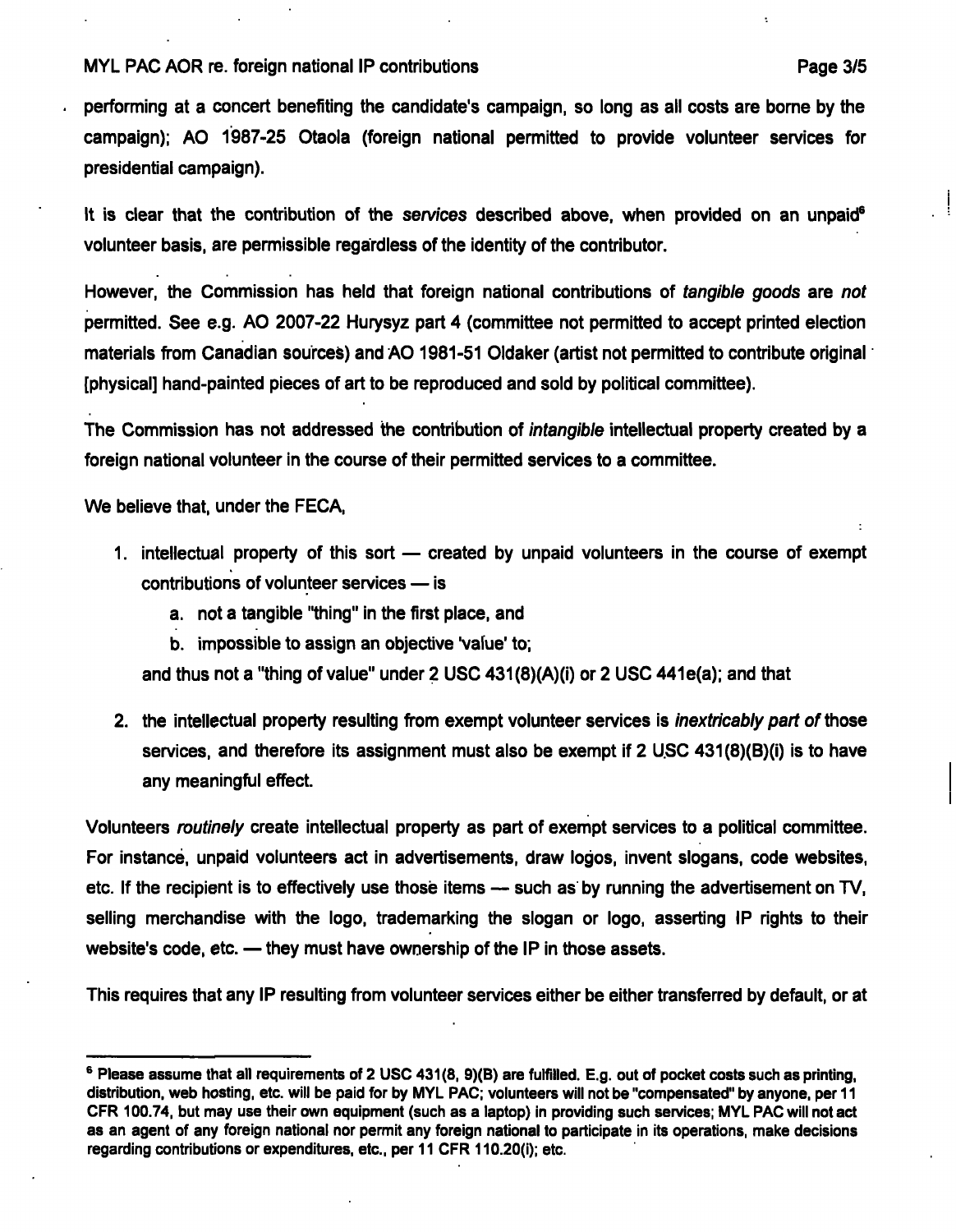**least assignable by mutual agreement.** 

**Therefore, we ask that the Commission hold that any intellectual property resulting from or part of exempt volunteer services provided to a committee under 2 USC 431(8)(B)(i) may be assigned to that committee without constituting a "contribution" under the FECA, even when the service is provided by a foreign national.** 

# **Specifically anticipated contributions of exempt services and resulting IP by foreign nationals**

**MYL PAC's president has been formally invited to participate in a conference on liquid democracy at the European Parliament in late November^, as well as an associated hackathon." MYL PAC anticipates that at these events, foreign nationals attending the event (whose identities will not be known until the event happens) will contribute unpaid, volunteer services to the MYL Group (via MYL PAC). These services will be primarily aimed at improving the MYL Group's code, logos, etc. MYL PAC will request that all contributors sign an IP assignment agreement regarding the IP resulting from such services, as described above. MYL PAC< will not be able to use such contributions of exempt, unpaid volunteer services unless the IP assignment is permitted under the FECA."** 

Furthermore, because MYL Group's code is open source and *constantly* available for collaboration<sup>10</sup>. **MYL PAC anticipates receiving such services on an ad hoc, continuous basis. Open source culture encourages anyone to freely contribute their services to any open source project, with minimal barriers, regardless of nationality. It would not be feasible to request the Commission's permission or opinion regarding every such contribution of volunteer services in advance.** 

## **Question Presented**

1. Under the circumstances described above, may MYL PAC accept the assignment of any intellectual property in unpaid volunteer services which are provided in accordance with 2 U.S. Code  $\S$  431(8)(B)(i)?

<sup>&</sup>lt;sup>7</sup> See https://juliareda.eu/events/liquid-democracy-meetup/.

<sup>&</sup>lt;sup>8</sup> See http://www.2014.euhackathon.eu/program/. A "hackathon" is an event, whose content is organized ad hoc, in **which people coiiaborate on various (typically open source) projects, as chosen during the event by each individual participant based on their own interests, ideas, and skillsets.** 

**<sup>&</sup>quot; Due to the time restriction, MYL PAC intends to hold such contributions, pending the Commission's approval.** 

<sup>&</sup>lt;sup>10</sup> See e.g. https://help.qithub.com/categories/collaborating/